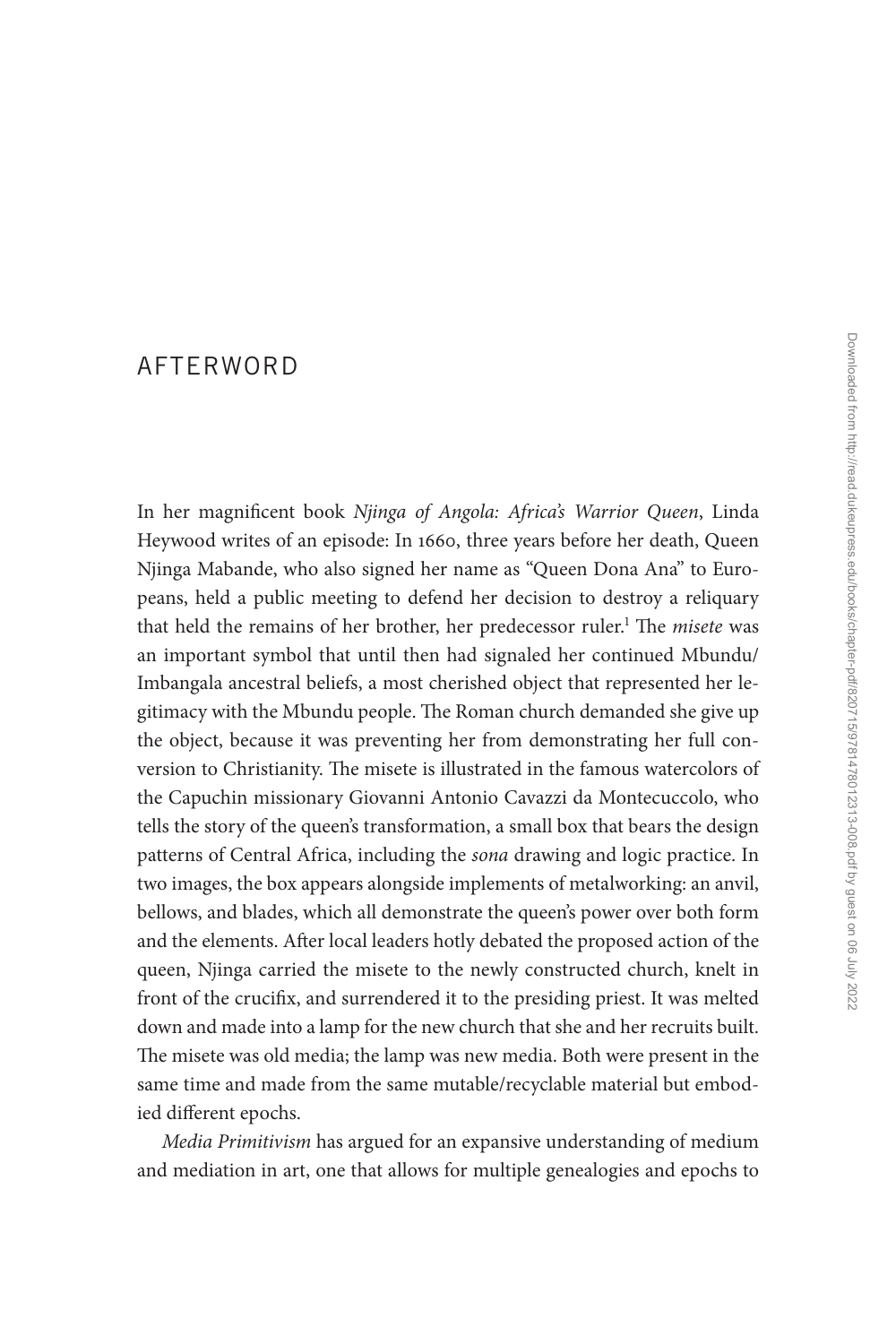exist simultaneously in and around works of art. As a conclusion, I am sure that I am faced with the implications of what this treatment of African art means and whether it could be used in the analysis of all art; this has been the persistent question of global art history. I hope the book engages some of the accidental challenges of writing about the aesthetic, artistic, and/or representational practices with care to the notion of context and field, which, in this case, includes a constellation of genealogies and theories of art. I also hope that the conclusions I reached pertaining to the racializing mechanism at work in the theories and practices of medium/media/mediation should be recognized as operating in all of art history, not just in African art or art by or about people of color. African art history, as I argued in the introduction, includes concepts of fields and peoples, obscure aesthetic theories, embodied knowledges, recalcitrant esotericism; but it also includes the worlds that each work of art might create. Surely these worlds are not limited to the contours of Africa, but like all worlds created by art, they may remain obscured according to embodied subjectivities and habits of theory. Additionally, attention is often so fleeting and fragile that we miss entire lines of flight that we could have taken because our head was turned just this much. Attending to one thing over another in an economy of unlimited visual evidence is risky: evidence becomes a question, not a given.

The chapters of *Media Primitivism* are set in the twentieth century, but the intellectual history reaches back to the Enlightenment, the moment when fetish and fetishism become allegorical of difference. If we are once again revisiting the project of the Enlightenment, it is because of resurging and rampant racism, ecological collapse and the suppression of its reporting, femicide, the predatory and abusive use of digital and networked technology, and expectations of rapid and profitable conclusions to research, just to name several. Naturalized methods of distanciation paradoxically license access to resource exploitation, and that basic architecture of thought and action has yet to be fundamentally revised. Distanciation is behind the idea of a separate technology that is neutral and has nothing to do with our bodies or our communities; the same myth of neutrality that veils the demand on us humans to produce a tremendous amount of images and affects; the particular kind of technological witchcraft that drives people to resort to the most odious, inhuman methods of creating visual and verbal shock to produce just a spark of energy across networks.

It is tempting to render one's research allegorical of those problems, but it is equally tempting to leave them aside. The threat of global collapse that hangs over me as I write this book makes it extraordinarily difficult to continue to